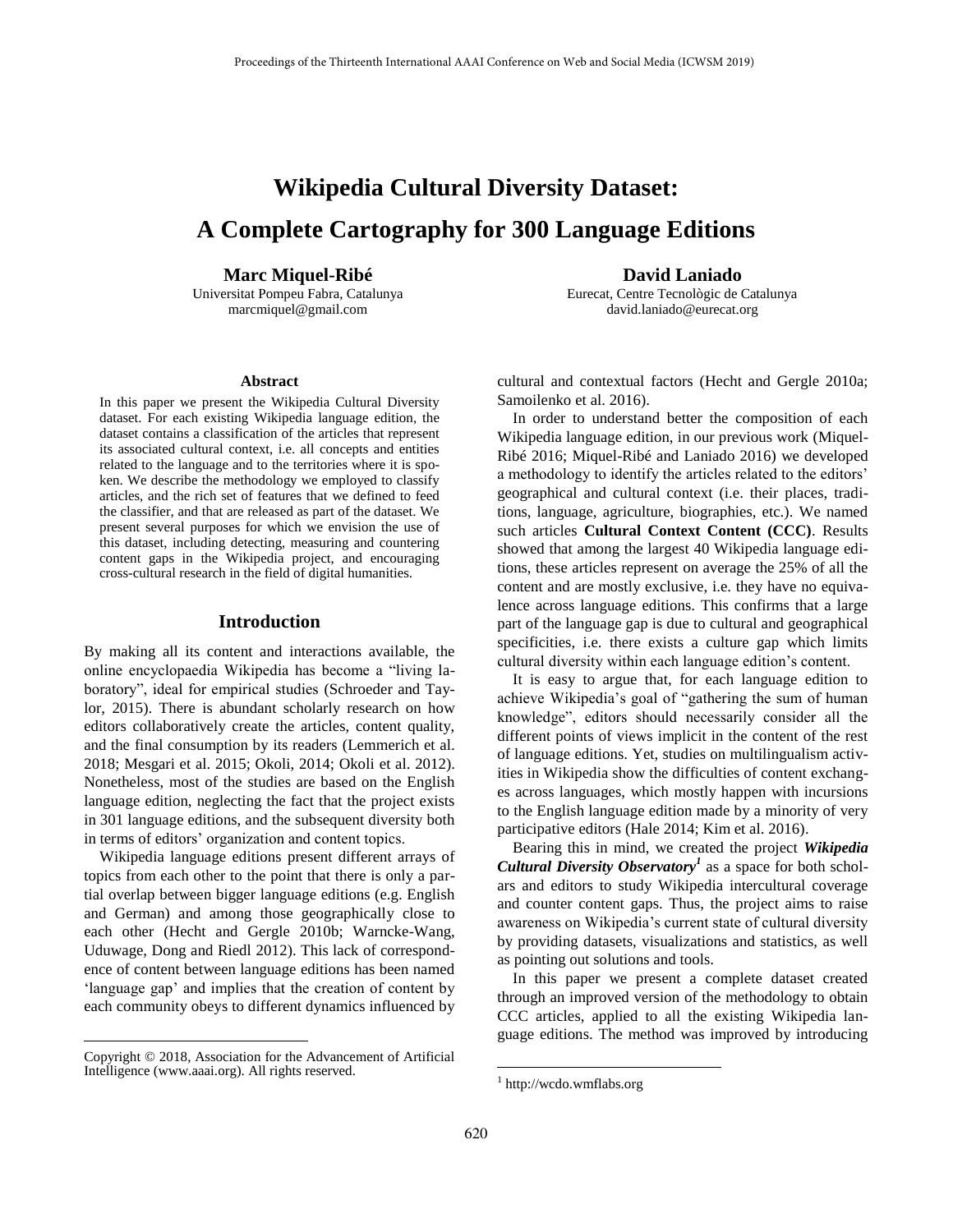external data from Wikidata, and using a machine learning classifying technique. Additionally, in order to verify the quality of the final classification, we repeated the manual assessment which showed an improvement in relation to previous results.

The dataset has a record for each article from each language edition, containing general features of the article and its history, such as its number of incoming links and number of edits, and a rich set of features describing its relation to the cultural context, such as geo-coordinates assigned to it, territory names or demonyms contained in its title, or in categories to which it belongs, semantic properties such as *place of birth* in case of a biography, or *original language* in case of literary work.

The Wikipedia Cultural Diversity dataset has several applications which can be divided into: a) further analysis of the culture gap and article suggestions in order to bridge it, b) research in the field of digital humanities, and c) the use of contextual data to feed automatic applications.

# **Dataset Creation**

## **Language-Territories Mapping**

Obtaining a collection of Cultural Context Content (CCC) for a language requires associating each language to a list of territories, in order to collect everything related to them as a context. We chose to consider as territories associated to a language the ones where that language is spoken as native indigenous or where it has reached the status of official. We selected the political divisions of first and second level (this is countries and recognized regions). Many languages could be associated to countries, i.e. first level divisions, and second level divisions were used only when a language is spoken in specific regions of a country.

In order to identify such territories, we used ISO codes. First and second level divisions correspond to the ISO 3166 and ISO 3166-2 codes. These codes are widely used on the Internet as an established standard for geolocation purposes. For instance, Catalan is spoken as an official language in Andorra (AD), and in Spain regions of Catalonia (ES-CA), Valencia (ES-PV) and Balearic Islands (ES-IB). For the Italian Wikipedia, the CCC comprises all the topics related to the territories (see dark blue in the map): Italy (IT), Vaticano (VA), San Marino (SM), Canton Ticino (CH-TI), Istria county (HR-18), Pirano (SI-090) and Isola (SI-040), whereas, for the Czech language, it only contains Czech Republic (CZ). A widespread language like it is English comprises 90 territories, considering all the countries where it is native and the ex-colonies where it remains as an official language, which implies that the CCC is composed by several different contexts.

The language territories mappings compound a data $base<sup>2</sup>$  with the ISO code, the Wikidata qitem and some related words for each territory. In particular, we include the native words to denominate each territory, their inhabitants' demonyms and the language names (e.g., eswiki españa mexico … español castellano). This word list has been initially generated by automatically crossing language ISO codes, Wikidata, Unicode and the Ethnologue databases, which contain the territories where a language is spoken and their names in the corresponding language. The generated list for each territory has been subsequently manually revised and extended (using information from the specific articles in the correspondent Wikipedia language edition). Wikipedians were invited to suggest changes and corrected a few lines of the database (e.g. regions where Ukranian is spoken in countries surrounding Ukrania).



*Figure 1. In dark blue the territories where Italian is spoken natively. In light blue where it is used as a secondary language.*

#### **Feature Description**

Once we obtained the language-territory mapping database, we defined a set of features representing the association between an article and a language.

In order to access the Wikipedia data, we used the MySQL replicas (real-time exact copies of the databases) of each language edition provided by the Wikimedia Foundation. We complemented it with data extracted from the Wikidata XML dumps generated on a monthly basis. Wikidata is a secondary database used by Wikipedia, created in the same collaborative fashion, where every article is

 $2$  The mapping tables can be seen on GitHub:

https://github.com/marcmiquel/WCDO/tree/master/language\_terri tories\_mapping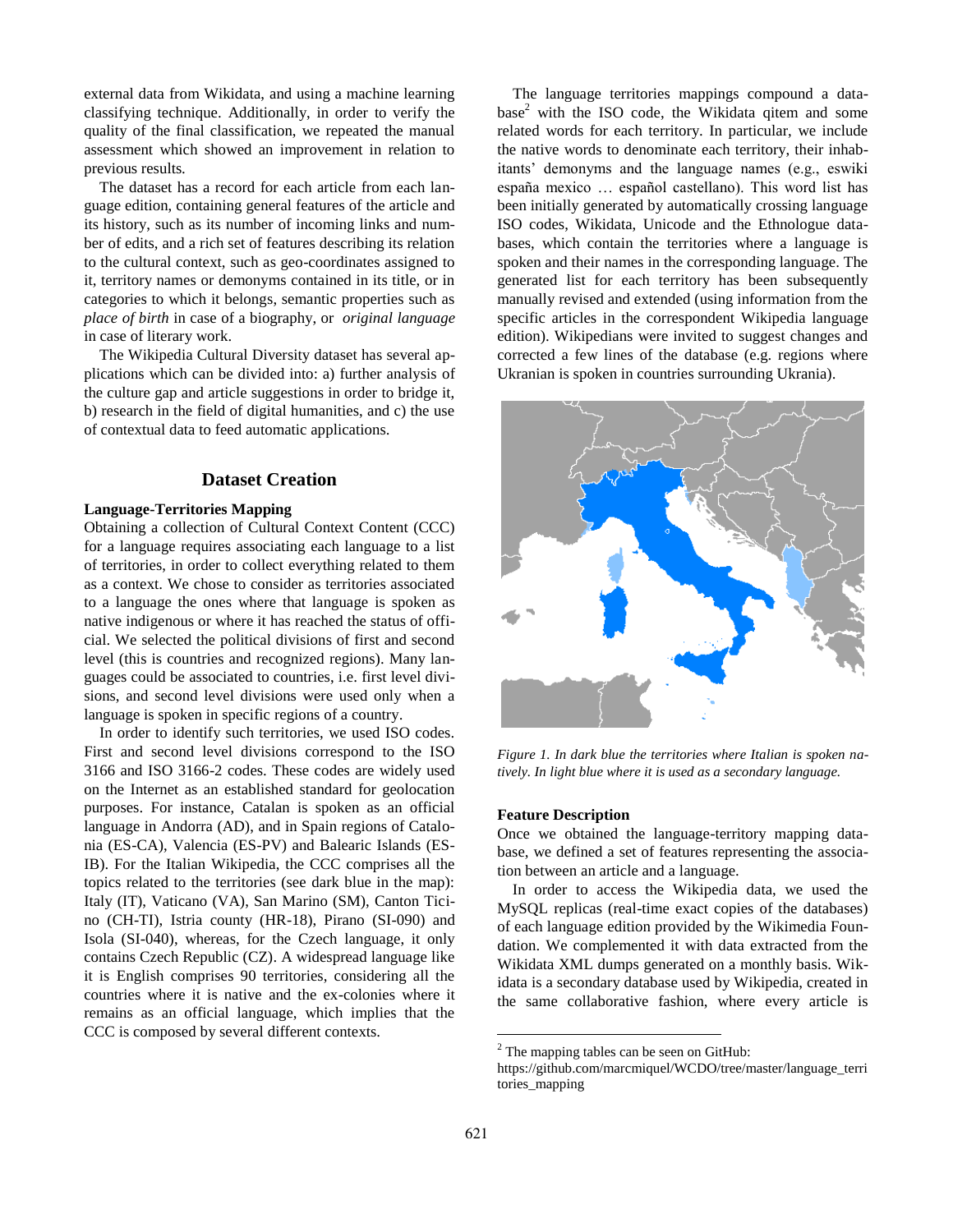linked to a qitem, an entity which includes several properties that describe it<sup>3</sup>.

The method to obtain CCC integrates several features described below in order to qualify all the Wikipedia language edition articles as (1) *reliably CCC*, (2) *potentially CCC*, (3) *reliably non CCC* and (4) *potentially non CCC*. These labels express the degree of certainty with which we consider an article should belong to CCC, according to some basic features. For example, we established that articles associated to a territory through geocoordinates or through specific keywords in their titles such as the territory name or the demonym should reliably be included into CCC collection.

These features were fed into a machine learning classifier and included in the final dataset. Features 1, 2, 3 and 12 were already used in (Miquel-Ribé and Laniado 2018), where they are described in further detail.

#### **Feature 1: Geolocated articles (***reliably CCC***)**

This first feature is derived from the geocoordinates and the ISO code found in Wikidata and the mysql geotags table. As the usage of geocoordinates and ISO codes is not uniform across language editions and may contain errors, a reverse geocoder tool was used to check the ISO 3166-2 code of the territory each geolocated article.

#### **Feature 2: Keywords on title (***reliably CCC***)**

The second Feature was obtained looking at article titles and checking whether they contain keywords related to a language or to the corresponding territories (e.g., "Netherlands National football team", "List of Dutch writers", etc.).

#### **Feature 3: Category crawling (***potentially CCC***)**

The third feature was derived from the category graph. Each article in Wikipedia is assigned directly to some categories, and categories can in turn be assigned to higher level categories. We then started from the same list of keywords used for feature 2, and identified all the categories including such keywords. For example, "Italian cheeses" or "Italian cuisine". We then took all articles contained in these categories, and iteratively went down the tree retrieving all their subcategories and the articles assigned to them. In this way we did not only get a binary value, but also discrete indicators for an article: the shortest distance in the tree from a category containing a relevant keyword, and the number of paths connecting the article to one of such categories. As the category trees may be noisy, we did not consider this feature reliable, and we assigned the articles retrieved in this way to the group of *potentially CCC* articles.

## **Wikidata properties**

Wikidata properties were used as additional features to qualify articles. Every article corresponds to one entity in Wikidata identified by a qitem, and has properties whose values correspond to the qitems of other entities. Such entities might in turn correspond to the language or to the territories associated to it, bringing valuable information for our aim. Hence, we created several groups of properties and qualified each article in order to ascertain whether it is reliably or potentially part of CCC.

#### **Feature 4: Country properties (***reliably CCC***)**

P17 (country), P27 (country of citizenship), P495 (country of origin) and P1532 (country for sport).

Entities for which some of these properties refer to countries mapped to the language, as established in the language-territories mapping, are directly qualified as reliably CCC. These entities are often places or people.

#### **Feature 5: Location properties (***reliably CCC***)**

P276 (location), P131 (located in the administrative territorial entity), P1376 (capital of), P669 (located on street), P2825 (via), P609 (terminus location), P1001 (applies to jurisdiction), P3842 (located in present-day administrative territorial entity), P3018 (located in protected area), P115 (home venue), P485 (archives at), P291 (place of publication), P840 (narrative location), P1444 (destination point), P1071 (location of final assembly), P740 (location of formation), P159 (headquarters location) and P2541 (operating area).

Entities for which some of these properties have as value a territory mapped to the language are directly qualified as reliably part of CCC. Most usually, these properties have as values cities or other more specific places. Hence, the method employed uses in first place the territories from the Languages Territories Mapping in order to obtain a first group of items, and next it iterates several times to crawl down to more specific geographic entities (regions, subregions, cities, towns, etc.). Therefore, all articles were finally qualified as located in a territory or in any of its contained places. It is good to remark that not all of the location properties imply the same relationship strength.

# **Feature 6: Strong language properties (***reliably CCC***)**

P37 (official language), P364 (original language of work) and P103 (native language).

Entities associated through some of these properties with the qitem of the language (or of one of its dialects) were directly qualified as reliably part of CCC. This property was used both for characterizing works (from theatre plays to monuments) and people.

<sup>3</sup> https://www.wikidata.org/wiki/Wikidata:Introduction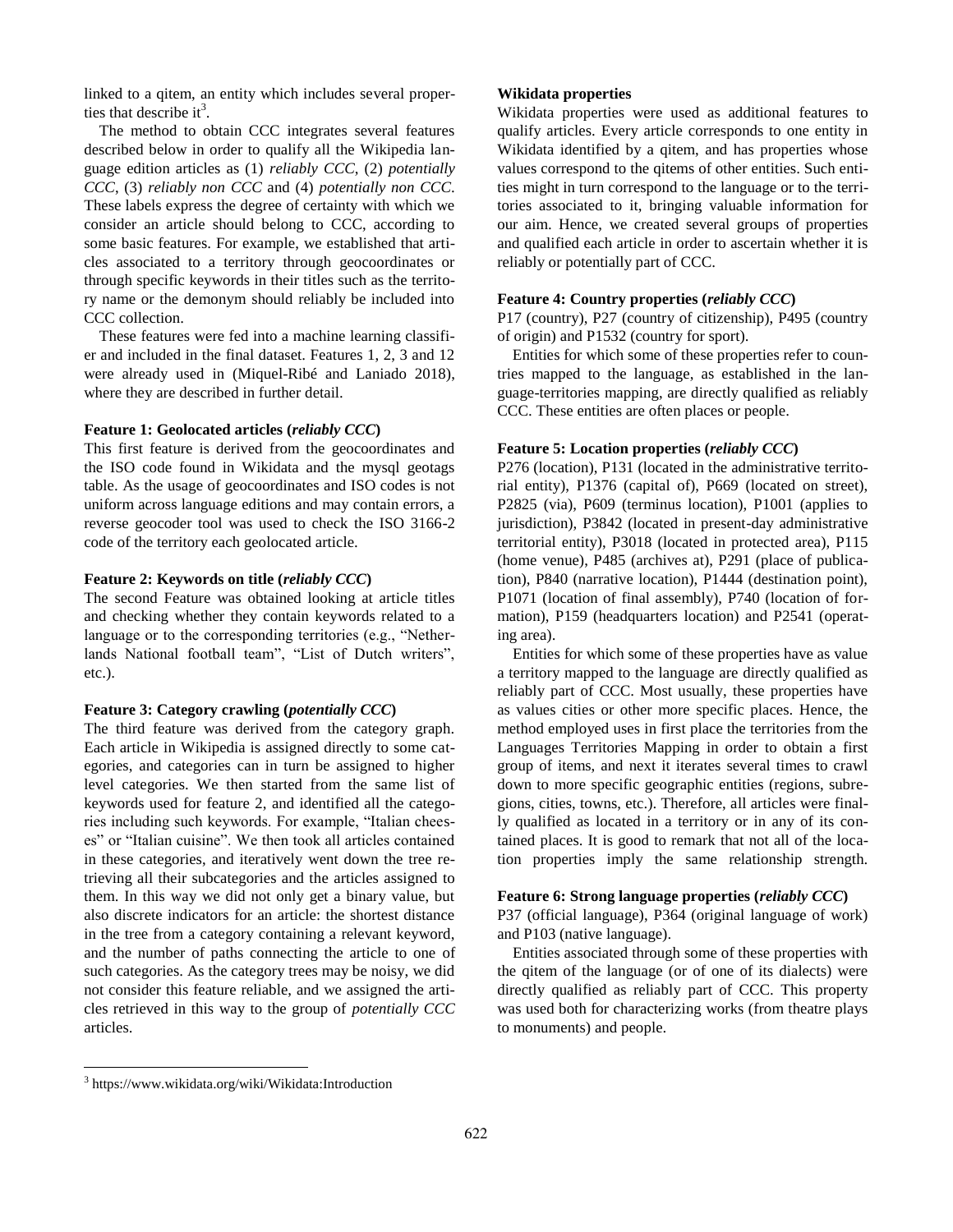#### **Feature 7: Created\_by properties (***reliably CCC***)**

P19 (place of birth), P112 (founded by), P170 (creator), P84 (architect), P50 (author), P178 (developer), P943 (programmer), P676 (lyrics by) and P86 (composer).

Entities associated through some of these properties with one of the entities already qualified as reliably CCC are also directly qualified as reliably part of CCC. Although some of these relationships can be fortuitous, we considered them as important enough in order to qualify one article as CCC, assuming a broader interpretation of which entities are involved in a cultural context. This property is usually used for characterizing people and works.

#### **Feature 8: Part\_of properties (***reliably CCC***)**

P361 (part of).

Entities associated through this property with one of the entities already qualified as reliable CCC were also directly qualified as part of CCC. This property is used mainly for characterizing groups, places and work collections.

#### **Feature 9: Weak language properties (***potentially CCC***)**

P407 (language of work or name), P1412 (language spoken) and P2936 (language used).

These properties are related to a language but present a weaker relationship with it. Therefore, entities associated through some of these properties with the language (or one if its dialects) may be related to it in a tangential. Hence, they were qualified as potentially CCC.

#### **Feature 10: Affiliation properties (***potentially CCC***)**

P463 (member of), P102 (member of political party), P54 (member of sports team), P69 (educated at), P108 (employer), P39 (position held), P937 (work location), P1027 (conferred by), P166 (award received), P118 (league), P611 (religious order), P1416 (affiliation) and P551 (residence).

Entities associated through some of these properties with one of the entities already qualified as reliably CCC are potentially part of CCC. Affiliation properties represent a weaker relationship than created\_by. It is not possible to assess how central this property is in the entities exhibiting it, hence these were qualified as potentially CCC.

## **Feature 11: Has\_part properties (***potentially CCC***)**

P527 (has part) and P150 (contains administrative territorial entity).

Entities associated through some of these properties with one of the entities already qualified as reliably CCC are potentially part of CCC, as they could be bigger instances of the territory that might include other territories outside the language context.

## **Feature 12: Inlinks from / Outlinks to CCC groundtruth (***potentially CCC***)**

This feature aims at qualifying articles according to their incoming and outgoing links, starting from the assumption that concepts related to the same cultural context are more likely to be linked to one another. Hence, for each article we counted the number of links coming from other articles already qualified as reliably CCC (*inlinks from CCC*), and computed the percentage in relation to all the incoming links (*percent of inlinks from CCC*) as a proxy for relatedness to CCC.

Likewise, for each article we counted the number of links pointing to other articles already qualified as reliably CCC (*outlinks to CCC*) and the corresponding percentage with respect to their total number of outlinks (*percent of outlinks to CCC*). We expect a high percentage of outlinks to CCC to imply that an article is very likely to be part of CCC, as its content refers to that cultural context.

## **Other Languages CCC Features**

## **Feature 13: Geolocated articles not in CCC (***reliably non CCC***)**

Articles that are geolocated in territories associated to other languages are directly excluded from being part of a language's CCC. Even though there might be some exceptions, articles geolocated out of the territories specified in the language-territory mapping for a language are reliably part of some other language CCC.

# **Features 14 and 15: Location not in CCC property (***reliably non CCC***) and Country not in CCC property (***reliably non CCC***)**

For the Wikidata properties country\_wd and location\_wd presented above, we checked whether they referred to territories not associated to the language. Hence, similarly to the previous feature, they are reliably related to some other language CCC.

## **Features 16: Inlinks / Outlinks to geolocated articles not in CCC (***potentially non CCC***)**

The last feature aims at qualifying articles according to how many of their links relate to territories which are not mapped to the language. Similarly to Feature 12, the number of inlinks and outlinks to geolocated articles not mapped to the language were counted along with their percentual equivalent (i.e. *inlinks from geolocated not in CCC*, *percent inlinks from geolocated not in CCC, outlinks to geolocated not in CCC, percent outlinks to geolocated not in CCC*). Articles qualified by these features are potentially part of other languages CCC.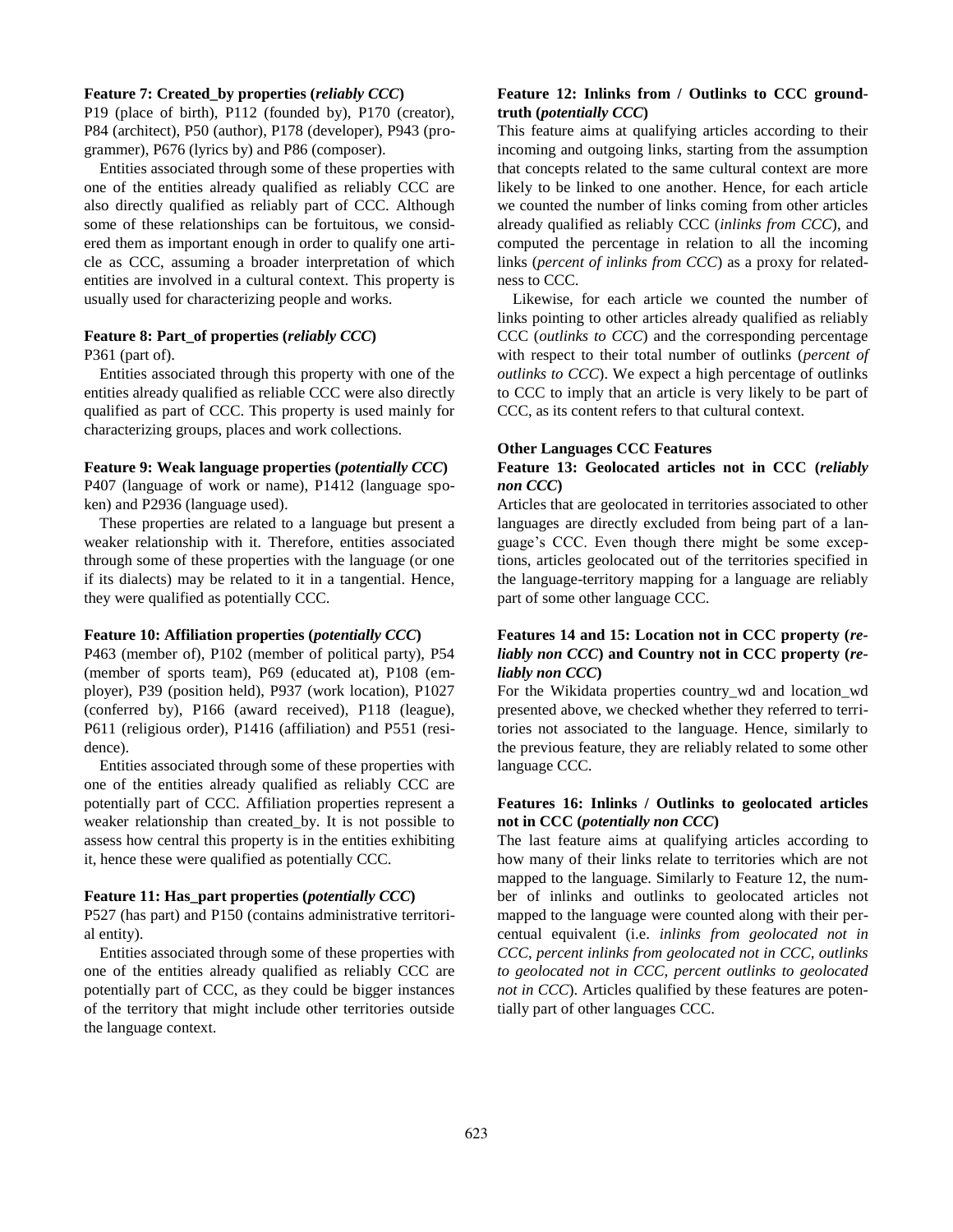# **Machine Learning**

The above described features were used to qualify all the articles from each Wikipedia language edition and to feed a classifier in order to expand the *reliably CCC* set collected up to this point. The scikit implementation<sup>4</sup> of the machine learning classifier Random Forest was used, with 100 estimators.

Before training the classifier, we assigned class 1 to the articles whose features were qualified as *reliably CCC*, and class 0 to the articles whose features were reliably non CCC. A few articles had both kinds of features coexisting, but these were a tiny minority and, in this way, we could ensure that there would be no undesired articles in class 1 the final selection.

To train the classifier, we introduced the positive group (class 1). Since the negative group (class 0) was composed mainly by articles with geolocation and territory-based properties, we considered that they were not representative enough of the entire group. Hence, we decided not to use them as the negative group for training the classifier (class 0). Instead, we employed a negative sampling process (Dyer, 2014), in which all the articles not in class 1 were retrieved and introduced 5 times as class 0, even though they included unqualified articles, articles qualified as potentially CCC, articles qualified as potentially non CCC and articles qualified as a *reliably non CCC*. In other words, the classifier was trained to distinguish positive articles from random articles.

Finally, the classifier was fed with the fitting data which needed to be categorized as class 1 or class 0. The data introduced were all the *potentially CCC* articles. We used a machine learning classifier based on a multiple path algorithm in order to calculate the weight of each feature to determine whether an article belongs to class 1 or 0.

The accuracy provided estimated by the classifier is in the order of 0.999, and some features like the percentage of outlinks to CCC, percentage of outlinks to other CCC and category crawling level emerged as particularly relevant.

#### **Manual Assessment**

 $\overline{a}$ 

Manual assessment was performed to test the accuracy of the classifier. The same process was followed as in previous work (Miquel-Ribé and Laniado 2018), which was used as a baseline.

The Japanese and German Wikipedia editions were used to compare the results obtained by the algorithm with the ones manually assigned by three human raters and to calculate the Cohen's Kappa coefficient (Cohen 2016). The expert raters accessed the content of each article and classified it as belonging to CCC or not. Results, reported in Table 1, show that the degree of agreement with expert

judgement is generally higher than for the baseline, getting to be in some cases comparable to the agreement between human raters.

*Table 1. Cohen's Kappa coefficients for the Japanese and German Wikipedia editions. Agreement between the results obtained by the algorithm and by human raters in the Wikipedia Cultural Diversity dataset. Coincidence (coinc.) is the proportion of agreement, and K is the Cohen's Kappa coefficient. Results from (Miquel-Ribé and Laniado 2018) are reported as a baseline. Inter-rater agreement between the three human raters is also reported.*

|                 | <b>Japanese</b> |      | German |      |  |  |
|-----------------|-----------------|------|--------|------|--|--|
| <b>Results</b>  | coinc.          | K    | coinc. | K    |  |  |
| algo-rater1     | 0.95            | 0.90 | 0.96   | 0.91 |  |  |
| algo-rater2     | 0.93            | 0.86 | 0.96   | 0.92 |  |  |
| algo-rater3     | 0.93            | 0.87 | 0.87   | 0.87 |  |  |
| <b>Baseline</b> | coinc.          | K    | coinc. | K    |  |  |
| algo-rater1     | 0.86            | 0.71 | 0.90   | 0.80 |  |  |
| algo-rater2     | 0.89            | 0.77 | 0.91   | 0.82 |  |  |
| algo-rater3     | 0.86            | 0.72 | 0.89   | 0.77 |  |  |
| Inter-rater     | coinc.          | K    | coinc. | K    |  |  |
| rater1-rater2   | 0.97            | 0.94 | 0.96   | 0.93 |  |  |
| rater1-rater3   | 0.97            | 0.93 | 0.95   | 0.90 |  |  |
| rater2-rater3   | 0.96            | 0.91 | 0.98   | 0.95 |  |  |

We then repeated the manual assessment procedure with one human rater for a larger sample of language editions. A sample of 10 language editions was created, picking languages in such way to maximize diversity in terms of size of the encyclopedia, geographical spread and location. For each of these 10 languages we randomly picked for manual evaluation 100 articles classified by the algorithm as positive (belonging to CCC) and 100 articles classified as negative (not belonging to CCC). The results are presented in Table 2, which details the percentage of false positives (FP) and false negatives (FN) with the resulting F1 score for each language edition. False positives are on average the 2.7%, false negatives the 3.3%. The average value of F1 is 0.97. These results indicate a clear tendency to improvement with respect to the ones from (Miquel-Ribé and Laniado 2017), where false positives were reported to be on average the 8.1% and false negatives the 5.9%, with an average F1-score of 0.92.

<sup>4</sup> https://scikit-learn.org/stable/modules/generated/sklearn. ensemble.RandomForestClassifier.html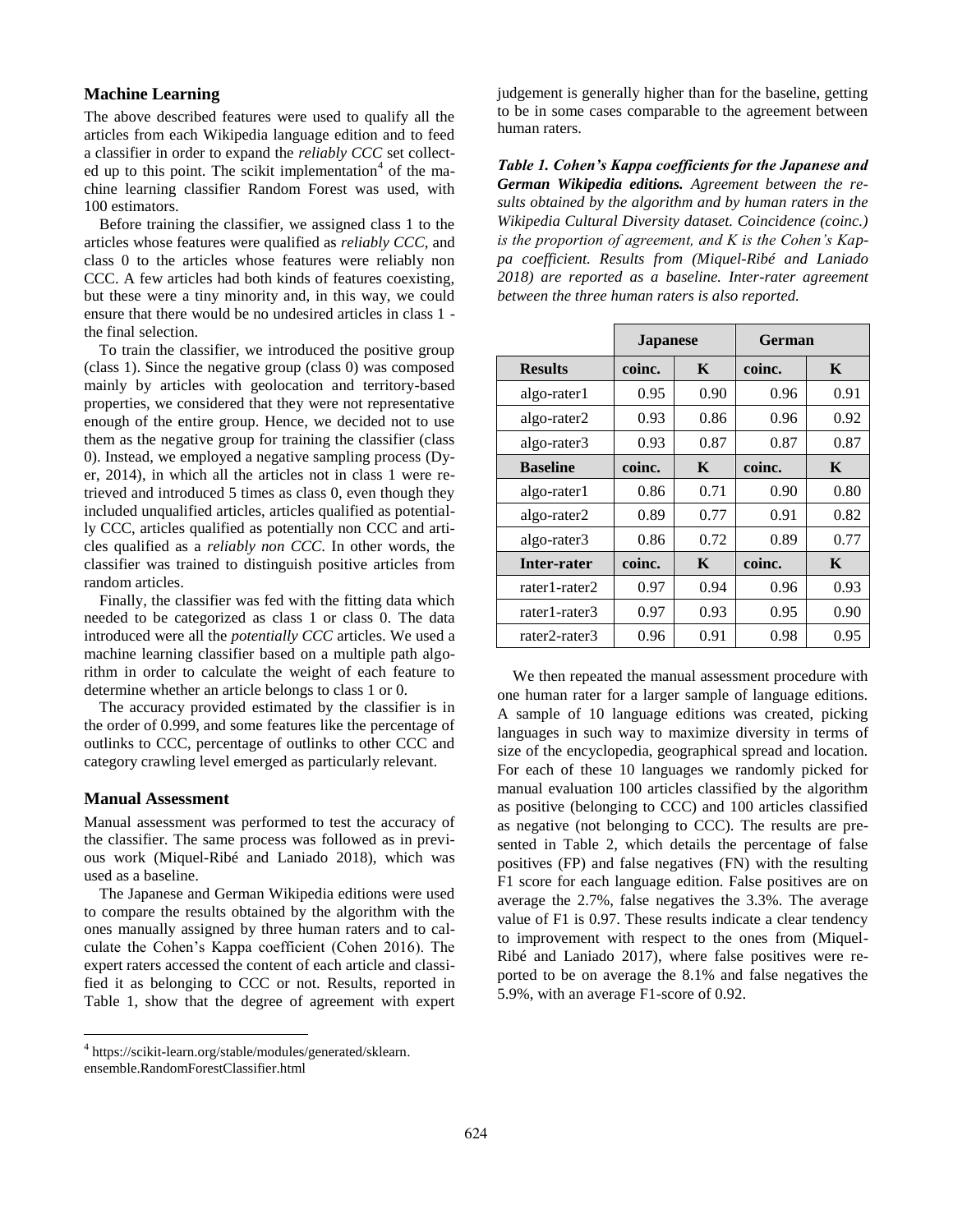*Table 2. Results of the manual assessment. For each language the total number of articles (Articles) and the proportion of articles classified as CCC (CCC%) are reported, together with the percentages of False Positives (FP %) and False Negatives (FN %), and the resulting F1 score (F1).*

| <b>ISO</b><br>Code | <b>Articles</b> | CCC% | FP% | $FN\%$   | F1   |
|--------------------|-----------------|------|-----|----------|------|
| ca                 | 584,760         | 17.1 | 2   | 4        | 0.98 |
| de                 | 2,195,308       | 33.7 | 1   | 2        | 0.99 |
| en                 | 5,676,573       | 44.2 | 5   | 5        | 0.95 |
| fa                 | 629,125         | 21.9 | 6   | 1        | 0.94 |
| gn                 | 715             | 19.9 | 3   | 6        | 0.97 |
| ja                 | 1,110,617       | 51.0 | 1   | 4        | 0.99 |
| ms                 | 306,055         | 22.1 | 1   | $\theta$ | 0.99 |
| ru                 | 1,481,560       | 32.2 | 0   | 3        | 1.00 |
| <b>SW</b>          | 42,422          | 19.0 | 7   | 5        | 0.93 |
| zu                 | 1,111           | 14.2 | 1   | 3        | 0.99 |

## *Main\_territory* **Attribution**

The proportion of articles included in CCC over the 300 language editions ranges from 74.8% (Muscogee) to 0.04% (Waray), with an average of 15.58% and a median of 11.91%. Considering the 25 biggest language editions, the average is 20.73% and the median 21.77%.

A set of CCC articles is defined for each language edition. However, as previously explained, it contains articles which can relate to the different territories mapped to a language. This aspect has special importance when a language is spread across different countries and even continents.

In order to quantify how many articles can be attributed to each specific territory, we created a simple heuristic to estimate a value for the column named 'main territory' for each article:

- a) Geolocated articles can be easily attributed to a main territory (first level or second level) using ISO-3166 and ISO-3166-2 correspondingly.
- b) Articles which contain a keyword in their title such as the territory name or demonym (and it is not the language name) can be attributed to that territory.

For the rest of CCC articles, we considered a rule of majority in order to associate a language to a territory. We considered the columns category\_crawling\_territories, country\_wd, location\_wd and checked the qitems they contained and counted their number of occurrences. An article is associated to the territory whose number of occurrences is higher. In case of tie values, the article characteristic main territory remains Unassigned.

In case an article contains any qitem in these columns (part\_of\_wd, has\_part\_wd, created\_by\_wd and affiliation\_wd), this is not a territory qitem but another CCC article's qitem. In these cases, only when these CCC articles were associated to a main territory it is possible to use their value in order to count the number of occurrences and assign the main territory.

Once CCC articles are assigned to a main territory we can see their distribution among the different territories mapped to a language. For instance, results for the German CCC present the following ranking: Germany (79.21%), Austria (10.94%), Switzerland (6.69%), Unassigned (2.15%), Luxembourg (0.37%), Silesian (0.17%), Ústí nad Labem (0.13%), Liechtenstein (0.11%), among others. Instead, results for the Italian CCC show a distribution with Italy (94.43%), Unassigned (3.72%), Ticino (0.51%), Izola (0.41%), San Marino (0.4%), Graubünden (0.28%), Vatican City (0.17%), Istria (0.07%) and Piran (0.01%).

The main territory field provides higher resolution to the dataset and enhances its applications, as it allows to filter the content for each of the territories which compound the context for a given language context.

# **Dataset Description**

The dataset includes a file per language. The CSV format was chosen to facilitate further processing. Files are compressed using bzip2. The biggest file is the English Wikipedia (265MB) and the entire dataset is 1.67GB.

The dataset is available on Figshare<sup>5</sup> and at the Wikipedia Cultural Diversity Observatory dataset server<sup>6</sup>. It is also available in the form of a single SQLite 3 database<sup>7</sup> for all languages (named as ccc\_old.db), which occupies 9.5GB.

## **Dataset Structure**

There is a CSV file for each language edition including all the articles from the CCC collection. Each file contains one article per line with the following 52 columns:

- **general data columns:** qitem (from Wikidata), pageid (in the local Wikipedia), page title, date created (creation date timestamp), geocoordinates, ISO 3166 and ISO 3166-2.
- **ccc columns:** ccc binary (1 when the article belongs to CCC, 0 when it does not), main territory (qitem of the territory the article relates to) and number of retrieval strategies (number of different

<sup>5</sup> https://doi.org/10.6084/m9.figshare.7039514.v3

<sup>6</sup> https://wcdo.wmflabs.org/datasets

<sup>7</sup> https://wcdo.wmflabs.org/databases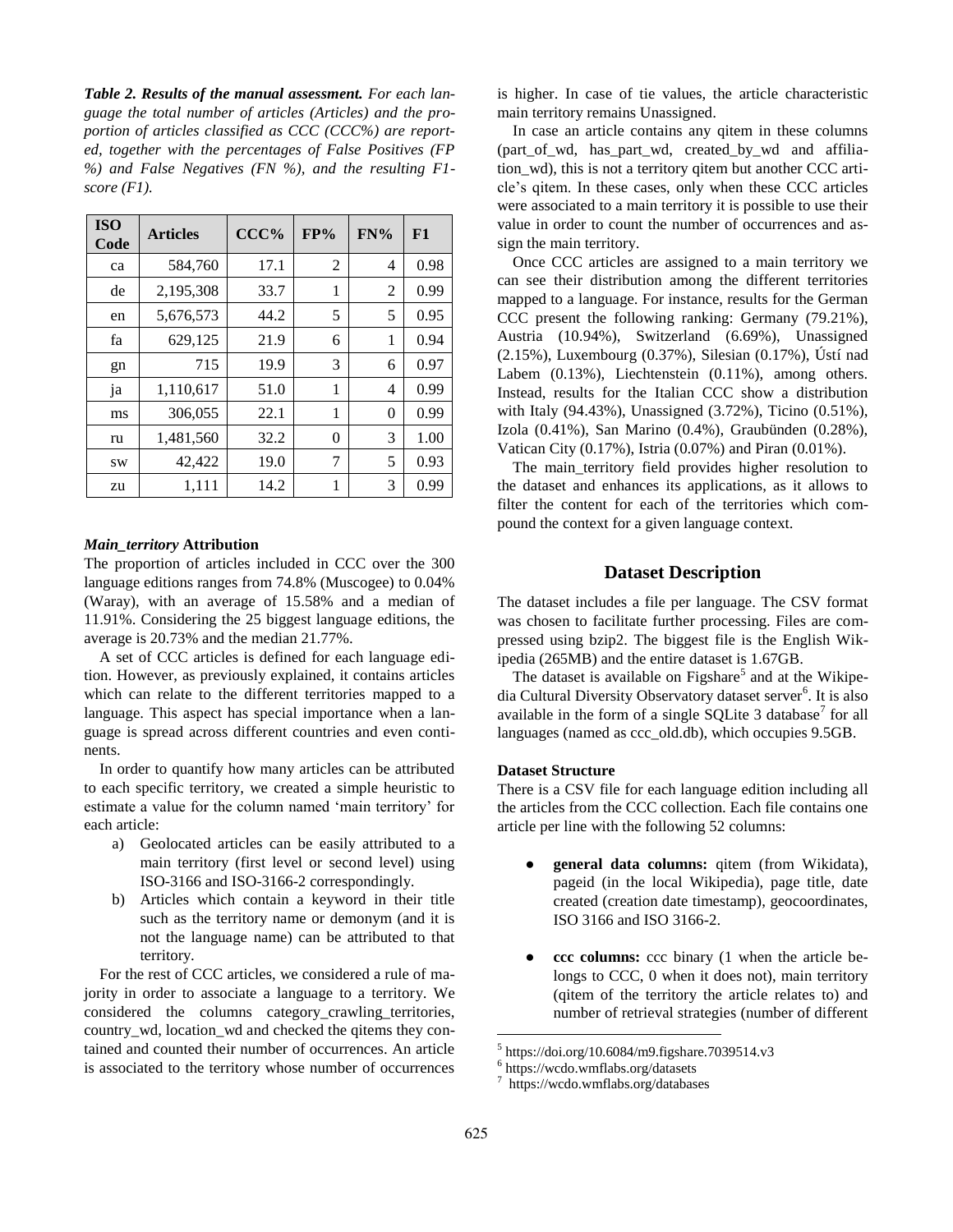types of relationships to CCC, reliable or potential, whether they are geocoordinates, category crawling, etc.).

- reliably ccc features: ccc geolocated (1 when it is part of CCC, -1 when it belongs to another language's CCC), country wdproperties (property:qitem of the country it relates to), location wdproperties (property id and qitem), language strong wdproperties (property id and qitem), created by wdproperties (property id and qitem), part of wdproperties (property id and qitem) and keyword on title (qitem associated to the territory or language name).
- **potentially ccc features:** category crawling territories (territory qitem from which this article was found through category crawling), category crawling level (category graph level where the article has been found), language weak wdproperties (property id and qitem), affiliation wdproperties (property id and qitem), has part wdproperties (property id and qitem), number of inlinks from CCC (number of incoming links to the article from articles having some reliable CCC features, such as geolocated articles), number of outlinks to CCC (number of outgoing links from the article to articles having some reliable CCC features, such as geolocated articles), percent inlinks from CCC (number of such incoming links normalized with respect to all the incoming links), percent outlinks to CCC (number of such outgoing links normalized with respect to all the outgoing links).
- reliably non CCC features: other ccc country wdproperties (property id and qitem) and other ccc location wdproperties (property id and qitem).
- potentially non CCC features: other ccc language strong wdproperties (property id and qitem), other ccc created by wdproperties (property id and qitem), other ccc part of wdproperties (property id and qitem), other ccc language weak wdproperties (property id and qitem), other ccc affiliation wdproperties (property id and qitem), other ccc has part wdproperties (property id and qitem), number of inlinks from geolocated abroad (number of incoming links to the article from those articles that reliably associate to another CCC features such as geolocated articles in other CCC), number of outlinks to geolocated abroad (number of outgoing links from the article to those articles which reliably associate to another language CCC such as geolocated articles in other

*Table 3. An example record of the dataset from the Italian Wikipedia (article "Parmigiano Reggiano"). The names in English of Wikidata properties and entities (qitems) are reported in parentheses.* 

| Feature                                | value                                                                                                                                                  |
|----------------------------------------|--------------------------------------------------------------------------------------------------------------------------------------------------------|
| qitem                                  | Q155922                                                                                                                                                |
| page_title                             | Parmigiano_Reggiano                                                                                                                                    |
| date_created                           | 20040913                                                                                                                                               |
| geocoordinates                         |                                                                                                                                                        |
| iso3166                                |                                                                                                                                                        |
| iso31662                               |                                                                                                                                                        |
| ccc_binary                             | 1                                                                                                                                                      |
| main_territory                         | Q38 (Italy)                                                                                                                                            |
| num_retrieval_strategies               | 5                                                                                                                                                      |
| country_wd                             | P495:Q38 (country of origin:<br>Italy)                                                                                                                 |
| location_wd                            | P1071: Q1263: Q38; P1071:<br>Q16228: Q38 (location of final<br>assembly: Emilia-Romagna:<br>Italy; location of final assem-<br>bly: Province of Parma) |
| language_strong_wd                     |                                                                                                                                                        |
| created_by_wd                          |                                                                                                                                                        |
| part_of_wd                             |                                                                                                                                                        |
| keyword_title                          |                                                                                                                                                        |
| category_crawling_territories          | Q38;Q652 (Italy;Italian)                                                                                                                               |
| category_crawling_level                |                                                                                                                                                        |
| language_weak_wd                       |                                                                                                                                                        |
| affiliation wd                         |                                                                                                                                                        |
| has_part_wd                            |                                                                                                                                                        |
| num_inlinks_from_CCC                   | 122                                                                                                                                                    |
| num_outlinks_to_CCC                    | 206                                                                                                                                                    |
| percent_inlinks_from_CCC               | 0.865                                                                                                                                                  |
| percent_outlinks_to_CCC                | 0.278                                                                                                                                                  |
| other_ccc_country_wd                   |                                                                                                                                                        |
| other_ccc_location_wd                  |                                                                                                                                                        |
| num_inlinks_from_geolocated_abroad     | 3                                                                                                                                                      |
| num_outlinks_to_geolocated_abroad      | 9                                                                                                                                                      |
| percent_inlinks_from_geolocated_abroad | 0.0213                                                                                                                                                 |
| percent_outlinks_to_geolocated_abroad  | 0.0122                                                                                                                                                 |
| num inlinks                            | 141                                                                                                                                                    |
| num_outlinks                           | 739                                                                                                                                                    |
| num_bytes                              | 13815                                                                                                                                                  |
| num_references                         | 16                                                                                                                                                     |
| num_edits                              | 471                                                                                                                                                    |
| num_editors                            | 268                                                                                                                                                    |
| num discussions                        | 16                                                                                                                                                     |
| num_pageviews                          | 639                                                                                                                                                    |
| num_wdproperty                         | 16                                                                                                                                                     |
| num_interwiki                          | 59                                                                                                                                                     |
| featured_article                       |                                                                                                                                                        |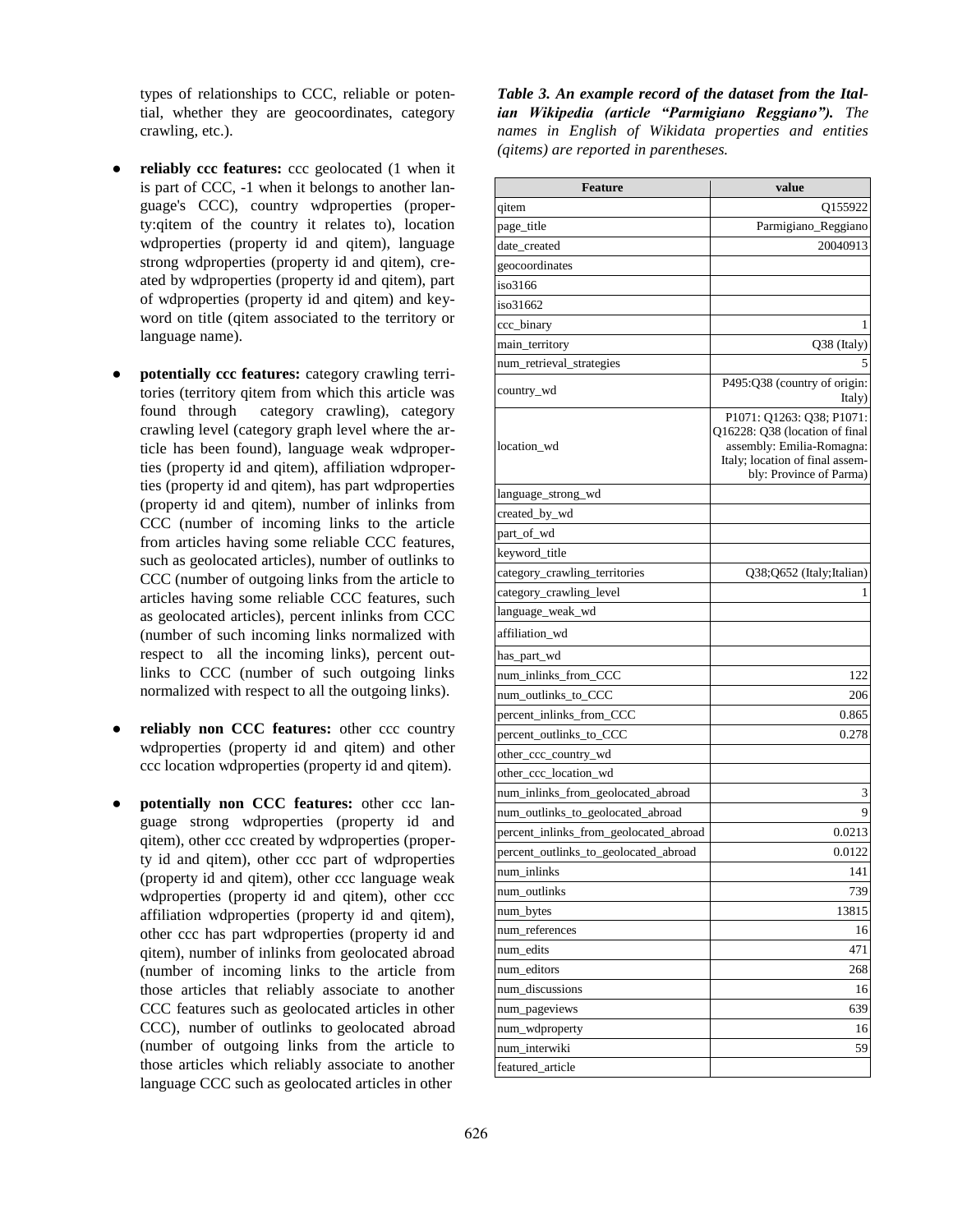CCC), percent inlinks from geolocated abroad (number of such incoming links divided by all the incoming links) and percent outlinks to geolocated abroad (number of such outgoing links divided by all the outgoing links).

relevance features: number of inlinks, number of outlinks, number of bytes, number of references, number of edits, number of editors, number of edits in discussions, number of pageviews (during the last month), number of wikidata properties and number of interwiki links, and featured article (1 or 0 whether it is or not).

As an example, to illustrate the dataset, in Table 3 we present a record from the Italian Wikipedia for article "Parmigiano Reggiano" with its corresponding fields. The article represents a typical Italian cheese, and is labelled as part of CCC for the Italian Wikipeda (attribute "ccc\_binary" is 1). We can see that it is indeed associated to the Italian cultural context through various features, such as properties "Country of origin" and "Location of final assembly", pointing to "Emilia Romagna", an Italian region. The article is strongly integrated in the Italian cultural context, with 86.5% of incoming links and 27.8% of outgoing links connecting it to CCC articles.

# **Applications**

Leaving user consumption aside, Wikipedia data nurtures very different applications that range from scientific studies to practical tools. By opening the dataset, we want to widen these possibilities, as it includes fine-grained data for all articles in all Wikipedia languages, containing a) computed relevant features (number of edits, number of pageviews, number of Bytes, etc.), and b) all the context related features described above, going from the geolocation and ISO codes, to the flag that determines the final CCC selection. Then, the uses of the dataset are several but we want to highlight three: 1) Wikipedia Culture Gap assessment and improvement, 2) Academic research in the Digital Humanities field, and 3) User-generated Content based technologies.

#### **Culture Gap Analysis and Improvement**

One of the two strategic goals set by the Wikimedia Foundation for the 2030 horizon is to "counteract structural inequalities to ensure a just representation of knowledge and people in the Wikimedia movement"<sup>8</sup>. Hence, fighting to reduce the culture gap between language editions is one the

 $\overline{a}$ 

main activities that may benefit from the dataset, which presents a detailed cartography of cultural diversity within each Wikipedia language edition.

The importance of explaining the gap is not only a matter of depicting absolute figures, but of building the capacity to assist editors in discovering valuable articles from other cultural contexts (especially those at a far distance), and in establishing routines to increase the cultural diversity of their language editions. In this sense, we have created lists of 500 articles from every CCC which contain articles that can be considered valuable according to different topical and relevance criteria. Currently, there exist more than ten 'Top CCC article lists', which are created ranking articles by simple or compound relevance characteristics (e.g. number of editors, number of pageviews, creation\_date, etc.) and topical subsegments of CCC (e.g. women biographies, geolocated articles, etc.). These selections are presented on tables with all the relevance features for each article along with its availability in a target language (a link to the corresponding article in the target language is provided, or a red label in case it is not existing), so the editor can easily see which articles are valuable and whether they are missing or not in her language in order to create them (Figure 2). General overview tables showing the coverage of Top CCC article lists from all language editions are also provided to editors so they can easily see and start bridging the gap for the languages whose contextual content is mostly missing.

| Top articles in Romanian CCC by editors and their availability in Polish |  |  |  |
|--------------------------------------------------------------------------|--|--|--|
|--------------------------------------------------------------------------|--|--|--|

| In this page, you can consult Top CCC artilces list from any country or language CCC generated with the latest CCC dataset. The following table shows the Top 500 articles from Romanian CCC by<br>editors and their availability in Polish Wikipedia. They are sorted by the feature editors. The rest of columns present complementary features that are explicative of the article relevance. In particular,<br>number of Inlinks from CCC highlights the article importance in terms of how much is required by other articles from the Cultural Context Content.                                                                                                                                                                                                                                                                                                                                                                                                                                                                                                                                                                   |                            |      |      |            |                                           |                        |                    |                                    |                     |                           |                                    |
|-----------------------------------------------------------------------------------------------------------------------------------------------------------------------------------------------------------------------------------------------------------------------------------------------------------------------------------------------------------------------------------------------------------------------------------------------------------------------------------------------------------------------------------------------------------------------------------------------------------------------------------------------------------------------------------------------------------------------------------------------------------------------------------------------------------------------------------------------------------------------------------------------------------------------------------------------------------------------------------------------------------------------------------------------------------------------------------------------------------------------------------------|----------------------------|------|------|------------|-------------------------------------------|------------------------|--------------------|------------------------------------|---------------------|---------------------------|------------------------------------|
| The available Top CCC articles lists are: list of CCC articles with most number of editors (Editors), list of CCC articles with featured article distinction (Featured), most bytes and references (weights:<br>0.8, 0.1 and 0.1 respectively), list of CCC articles with geolocation with most links coming from CCC, list of CCC articles with keywords on title with most bytes (Bytes), list of CCC articles categorized<br>in Wikidata as women with most edits (Women), list of CCC articles categorized in Wikidata as men with most edits (Men), list of CCC articles created during the first three years and with most edits<br>(First 3Y.). list of CCC articles created during the last year and with most edits Last Y.). list of CCC articles with most pageviews during the last month (Pageviews). list of CCC articles with most edits<br>in talk pages (Discussions). The table's last column shows the title the article has in its target language, in blue when it exists and in red as a proposal generated with the Wikimedia Content<br>Translation tool or as an existing Wikidata label in the same language. |                            |      |      |            |                                           |                        |                    |                                    |                     |                           |                                    |
| It is possible to query any list by changing the URL parameters. You need to specify the list parameter (editors, featured, geolocated, keywords, women, men, created, first, three, years,<br>created. last, year, pageviews and discussions), the language target parameter (as lang, target and the language wikicode), the language origin (as lang, origin and the language wikicode), and,<br>optionally to limit the scope of the selection, the country origin parameter as part of the CCC (as country_origin and the country ISO3166 code). In case no country is selected, the default is 'all'.                                                                                                                                                                                                                                                                                                                                                                                                                                                                                                                             |                            |      |      |            |                                           |                        |                    |                                    |                     |                           |                                    |
|                                                                                                                                                                                                                                                                                                                                                                                                                                                                                                                                                                                                                                                                                                                                                                                                                                                                                                                                                                                                                                                                                                                                         | Nº Romanian Title          |      |      |            | <b>Editors Pageviews Bytes References</b> | Wikidata<br>Properties | Interwiki<br>Links | Inlinks from Creation Other<br>ccc | Date                | Languages                 | Polish Title                       |
|                                                                                                                                                                                                                                                                                                                                                                                                                                                                                                                                                                                                                                                                                                                                                                                                                                                                                                                                                                                                                                                                                                                                         | 1 România                  | 1064 | 4774 | 213456 410 |                                           | 137                    | 298                | 42303                              | $2003 - 07 -$<br>15 | en, fr, de, tu Rumunia    |                                    |
|                                                                                                                                                                                                                                                                                                                                                                                                                                                                                                                                                                                                                                                                                                                                                                                                                                                                                                                                                                                                                                                                                                                                         | 2 Bucuresti                | 802  | 2111 | 167239 193 |                                           | 63                     | 205                | 7117                               | 2003-07-<br>26      | en, fr, de, tu Rukareszt  |                                    |
| 3                                                                                                                                                                                                                                                                                                                                                                                                                                                                                                                                                                                                                                                                                                                                                                                                                                                                                                                                                                                                                                                                                                                                       | Republica Moldova          | 724  | 1503 | 185309 187 |                                           | 123                    | 278                | 4958                               | 2003-08-<br>02      | en. fr. de. ru Moldawia   |                                    |
| 4                                                                                                                                                                                                                                                                                                                                                                                                                                                                                                                                                                                                                                                                                                                                                                                                                                                                                                                                                                                                                                                                                                                                       | <b>FC Dinamo Bucuresti</b> | 712  | 417  | 70889 62   |                                           | 14                     | 41                 | 482                                | 2005-05-<br>05      |                           | en, fr. de, ru FC Dinamo Bukareszt |
| 5                                                                                                                                                                                                                                                                                                                                                                                                                                                                                                                                                                                                                                                                                                                                                                                                                                                                                                                                                                                                                                                                                                                                       | last                       | 613  | 739  | 110146 74  |                                           | 39                     | 94                 | 2043                               | $2004 - 01 -$<br>31 | en. fr. de. na Jassy      |                                    |
| 6                                                                                                                                                                                                                                                                                                                                                                                                                                                                                                                                                                                                                                                                                                                                                                                                                                                                                                                                                                                                                                                                                                                                       | Clui-Napoca                | 606  | 1063 | 115794 107 |                                           | 52                     | 99                 | 1289                               | $2003 - 11 -$<br>11 |                           | en. fr. de. ni Kluż-Napoka         |
| $\overline{7}$                                                                                                                                                                                                                                                                                                                                                                                                                                                                                                                                                                                                                                                                                                                                                                                                                                                                                                                                                                                                                                                                                                                          | <b>FC Rapid Bucuresti</b>  | 568  | 282  | 83241 37   |                                           | 12                     | 33                 | 309                                | 2004-06-<br>05      |                           | en fr. de. tu FC Rapid Bukareszt   |
| 8                                                                                                                                                                                                                                                                                                                                                                                                                                                                                                                                                                                                                                                                                                                                                                                                                                                                                                                                                                                                                                                                                                                                       | <b>Brasov</b>              | 547  | 757  | 93804 62   |                                           | 41                     | $\Omega$           | 1490                               | $2004 - 01 -$<br>31 | en. fr. de. tu Braszów    |                                    |
| $\Omega$                                                                                                                                                                                                                                                                                                                                                                                                                                                                                                                                                                                                                                                                                                                                                                                                                                                                                                                                                                                                                                                                                                                                | Timisoara                  | 519  | 675  | 205305 182 |                                           | 46                     | 94                 | 1410                               | $2004 - 02$<br>02   | en. fr. de. til Timisoara |                                    |
|                                                                                                                                                                                                                                                                                                                                                                                                                                                                                                                                                                                                                                                                                                                                                                                                                                                                                                                                                                                                                                                                                                                                         |                            |      |      |            |                                           |                        |                    |                                    |                     |                           |                                    |

## *Figure 2. Top CCC articles in Romanian CCC by number of editors and their availability in Polish Wikipedia*

In addition to these lists, we are currently working on providing different culture gap analysis for specific periods of time with data visualizations and a newsletter<sup>9</sup>. We believe showing on a monthly basis how many articles are

<sup>8</sup> https://meta.wikimedia.org/wiki/Strategy/ Wikimedia\_movement/2017/Direction

<sup>9</sup> https://meta.wikimedia.org/wiki/Grants:Project/WCDO/ Culture\_Gap\_Monthly\_Monitoring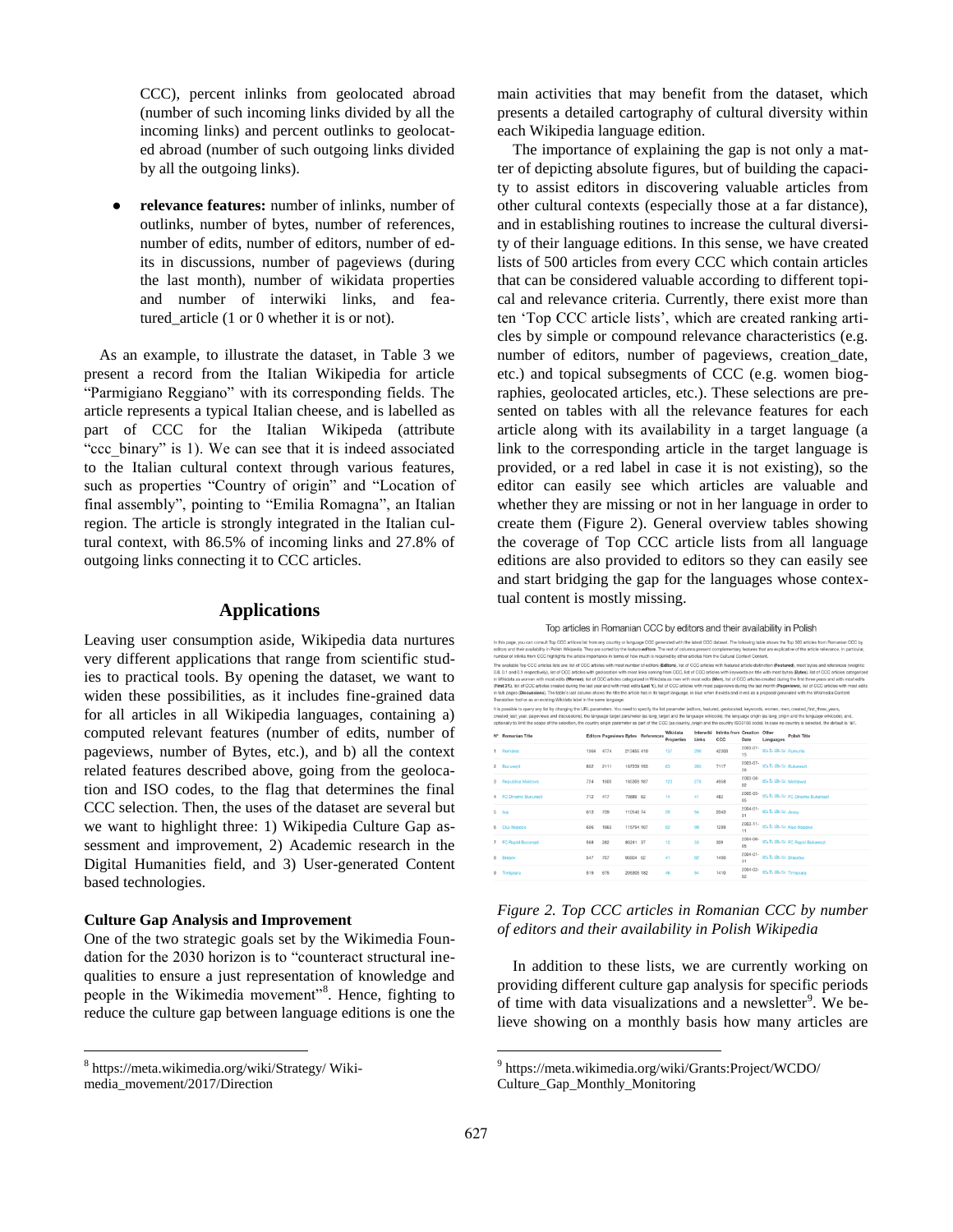being created for each CCC (and for each country) in each language may motivate and facilitate editors to correct the gap and incorporate some new editing routines.

Much more can be done in this direction starting from the Wikipedia Cultural Diversity dataset. For example, more complex criteria could be defined for ranking CCC article from a given language, such as composite criteria to highlight the articles that are more central within the cultural context for a given language, or that are more exclusive or more representative of that context.

## **Academic Research on Digital Humanities**

Even though not all people from all cultures, languages and territories are able to contribute to Wikipedia, the online encyclopedia arguably represents the most complete picture on the world cultural diversity knowledge in the Internet. Hence, this dataset allows to study and compare knowledge representation from different linguistic communities and may foster all kinds of academic intersections between Humanities in the digital era.

The CCC set of articles from a language edition should not necessarily be taken as a whole, as they can be split by category, and specific topics can be object of a more focused analysis. For instance, the study of the creation and attention dedicated to CCC or to specific parts of it is another avenue of research to explain the informational needs of a community. In this sense, we observed that articles in CCC tend to be much more developed (in number of bytes, references, images, etc.), and also gather more attention (in number of pageviews) than the rest of Wikipedia articles. In other words, CCC typically represents a specially important part of a Wikipedia, where editors invest more effort, and likewise consulting these articles ends up being a central use of the encyclopedia by readers (Miquel-Ribé 2016). Another interesting research direction is the study of overlaps and mutual coverage between CCC from different languages to unveil the relationship between linguistic communities and their representation of knowledge.

#### **User-generated Content based technologies**

Wikipedia is the largest free knowledge repository in many languages, and so it is used to feed many applications that use technologies such as Natural Language Processing (NLP) or information retrieval (IR) (Gabrilovich and Markovitch 2009; Han 2014). The Wikipedia Cultural Diversity dataset can feed service algorithms as it contains characteristics in the dimensions of relevance and localness, both suitable in order to tailor for example the results of a search engine or a social media news feed. Considering that many computer systems utilize user-generated content, offering them a categorized and enriched version of Wikipedia metadata may allow for improvements and better personalization.

# **Conclusions and Future Work**

With the dataset presented in this paper we expect to remove some of the main impediments to both recognize and foster cultural diversity in Wikipedia, as well as to stimulate cross-cultural research in the field of Digital Humanities. These are the most important aims for the Wikipedia Cultural Diversity project<sup>10</sup>. The dataset is made available for the 300 language editions, and contains a fine-grained categorization of each article's relationships towards their nearby geographical and cultural entities, that enable insights into how different linguistic communities define themselves.

Most importantly, the Wikipedia Cultural Diversity dataset represents a complete cartography of cultural diversity in Wikipedia, which allows editors to gauge the knowledge gaps between language editions. This has a vital importance when it comes to developing strategies in order to bridge such gaps.

The dataset released includes all the features employed by the classifier, which constitute a valuable enrichment of the metadata extracted from the Wikimedia databases. All the code used to process the data and to create the dataset is also released, as well as the results of the manual assessment<sup>11</sup>. The high degree of agreement between the algorithm and the human raters indicates the reliability of the classification.

In the foreseeable future we aim to extend this work in two particular areas: a) the complete automatization of the Wikipedia Cultural Diversity dataset creation on a monthly basis, and b) the enrichment of the dataset with new features. For example, it would be interesting to define and compute some metric to measure centrality of an article within CCC, or other indicators of the relevance of an article within a specific cultural context. Other features based on the text and elements such as the images could also add further nuances to the article characterization. Current and future versions of the Wikipedia Cultural Diversity dataset can be used to understand better the findings from previous Wikipedia scholarly studies as well as they can trigger new avenues for research.

## **Acknowledgements**

We thank Andreas Kaltenbrunner for his valuable feedback on the methodology, Bora Edizel and Diego Saez-Trumper for their help on defining the machine learning algorithm. This work was partially funded by a Project Grant from Wikimedia Foundation and supported by the Catalan

<sup>&</sup>lt;sup>10</sup> https://meta.wikimedia.org/wiki/Wikipedia\_Cultural\_

Diversity\_Observatory

http://github.com/marcmiquel/wcdo